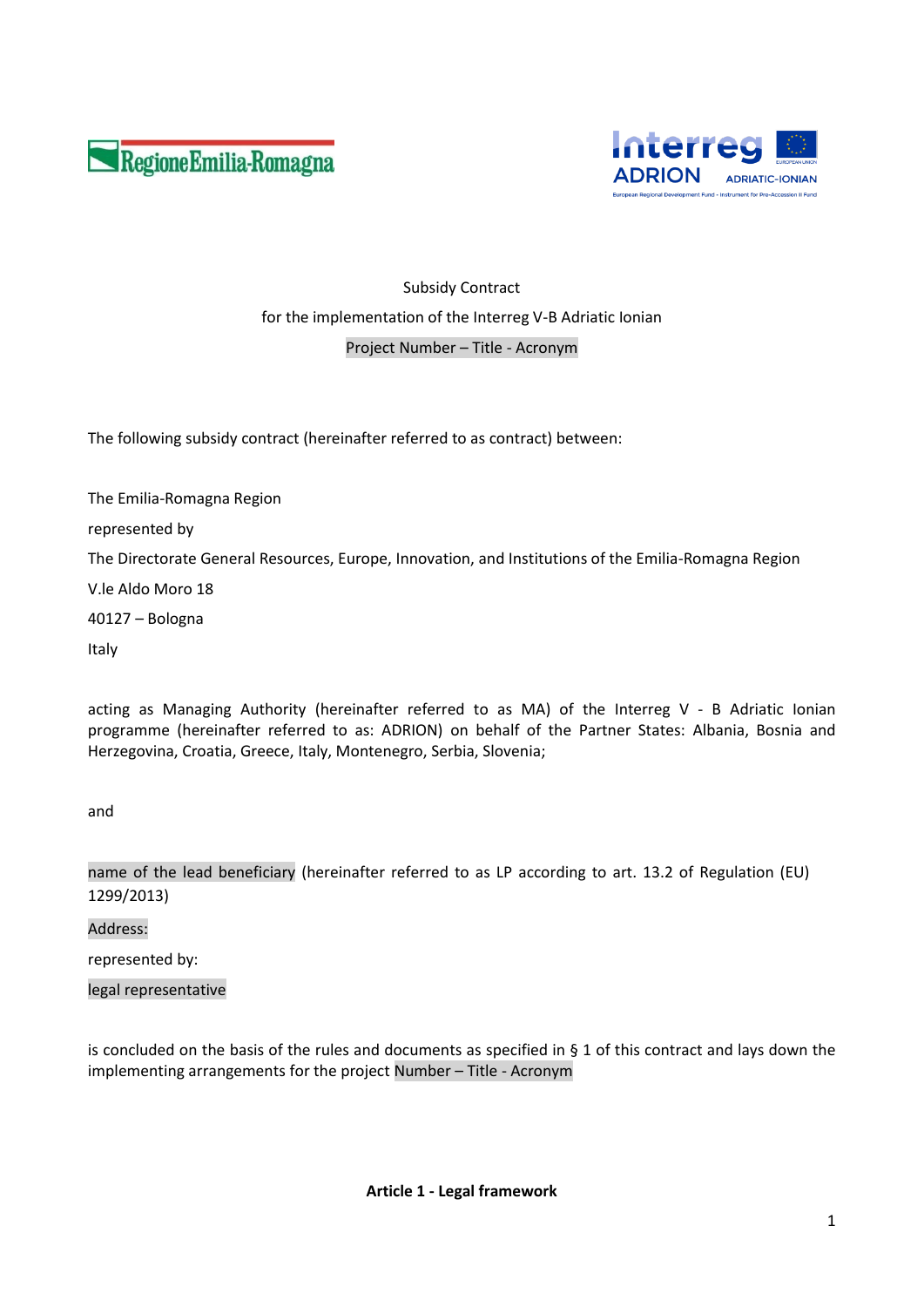The contract is concluded on the basis of the following legal provisions:

- Regulation (EU) No 1303/2013 of the European Parliament and of the Council of 17 December 2013 laying down common provisions on the European Regional Development Fund (ERDF), the European Social Fund, the Cohesion Fund, the European Agricultural Fund for Rural Development and the European Maritime and Fisheries Fund *and laying down general provisions on the European Regional Development Fund, the European Social Fund, the Cohesion Fund and the European Maritime and Fisheries Fund* and repealing Council Regulation (EC) No 1083/2006;
- Regulation (EU) No 1301/2013 of the European Parliament and of the Council of 17 December 2013 on the European Regional Development Fund and on specific provisions concerning the Investment for growth and jobs goal and repealing Regulation (EC) No 1080/2006;
- Regulation (EU) No 1299/2013 of the European Parliament and of the Council of 17 December 2013 on specific provisions for the support from the European Regional Development Fund to the European territorial cooperation goal;
- Regulation (EU) No 231/2014 of the European Parliament and of the Council of 11 March 2014 establishing an Instrument for Pre-accession Assistance (IPA II);
- Regulation (EU) No 236/2014 of the European Parliament and of the Council of 11 March 2014, Common Implementing Regulation for External Actions;
- Delegated and Implementing Acts of the European Structural and Investments Funds Regulations for the period 2014-2020;
- Regulation (EU, Euratom) No 966/2012 of the European Parliament and of the Council of 25 October 2012 on the financial rules applicable to the general budget of the Union and repealing Council Regulation (EC, Euratom) No 1605/2002 together with related Delegated or Implementing Acts;
- All other EU legislation and the underlying principles applicable to the beneficiaries of funds, including the legislation laying down provisions on public procurement, on competition and entry into the markets, the protection of the environment, the equal opportunities between men and women and non-discrimination;
- Articles 107 and 108 of the Treaty on the Functioning of the European Union, Commission Regulation (EU) No 1407/2013 on the application of Articles 107 and 108 of the Treaty on the Functioning of the European Union to *de minimis* aid, Delegated and Implementing acts as well as all applicable decisions and rulings in the field of state aid;
- The European Territorial Cooperation Programme Interreg V-B Adriatic Ionian CCI 2014TC16M4TN002, approved by the European Commission on 20/10/2015;
- All manuals and guidelines issued by ADRION (e.g.: Applicant's Manual, Implementation Manual, etc.) relevant for this contract in their latest versions as published on the programme web site [www.interrega](http://www.interreg/)drion.eu or directly distributed to the beneficiaries;
- National rules applicable to the beneficiaries and their activities;
- The laws of the Republic of Italy applicable to this contractual relationship.

In case of amendment of the above-mentioned legal norms and documents, any other documents of relevance for the contractual relationship (e.g. application form), the latest version shall apply.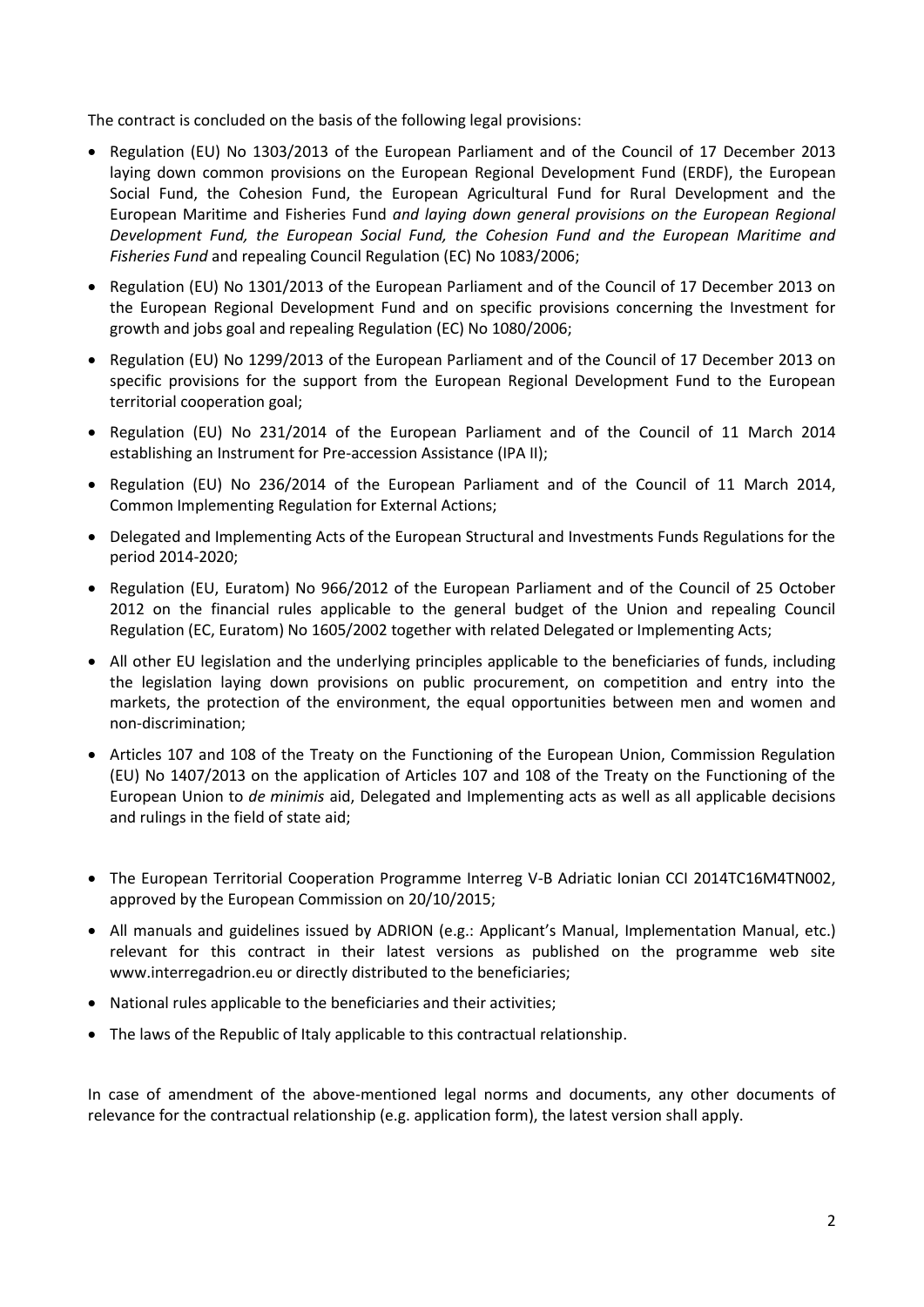## **Article 2**

## **Award of subsidy**

1. Based on the application form of the LP in its latest version and the supplementing/amending documents in their latest version (altogether hereinafter referred to as "application documents") and in accordance with the decision of the Monitoring Committee of the ADRION programme (hereinafter referred to as MC), dated dd/mm/yyyy and its possible amendments, an earmarked subsidy is awarded to the LP for the implementation of the Project Number – Title - Acronym from the funds of the ADRION programme.

| <b>Maximum ERDF amount of funding awarded:</b>   | <b>EUR XXX</b> |
|--------------------------------------------------|----------------|
| <b>Maximum IPA II amount of funding awarded:</b> | <b>EUR XXX</b> |
| <b>Total EU funding:</b>                         | <b>EUR XXX</b> |
| Total approved project budget:                   | <b>EUR XXX</b> |
| <b>Grant rate of the EU contribution:</b>        | 85%            |

The grant rate of the funding is calculated dividing the maximum funding awarded by the total approved budget.

- 2. The maximum amount of ERDF/IPA II contribution as approved by the MC cannot be exceeded.
- 3. Should the total eligible costs after the completion of the project be lower than the budgeted amount, the abovementioned EU funding awarded by the ADRION programme shall be lowered correspondingly.
- 4. Disbursement of the EU funding is subject to the availability of funding from initial and annual prefinancing and interim payments in accordance with art. 132 of Regulation (EU) No 1303/2013. In case of system errors detected within audits, the MA has the right to temporarily withhold payments to the project. Payment suspension(s) shall be lifted as soon as observations and/or reservations raised by the relevant bodies have been withdrawn.
- 5. Reimbursement of the IPA II funding is subject to the condition that the Financing Agreement is signed with the Partner State(s) where the IPA PP(s) is located, the European Commission and the relevant body of the country hosting the MA. As soon as the Financing Agreement is signed, the MA via the JS shall inform the LP of the availability of the IPA II contribution for the PP(s) concerned.
- 6. If the European Commission fails to make the funds available due to reasons that are outside the sphere of influence of the programme, the MA via the JS shall be entitled to withdraw from this contract and any claim by the LP or the project partners (hereinafter referred to as PPs) against the MA for whatever reason is excluded. Disbursement of the subsidy is subject to the condition that the European Commission makes the funds available to the extent described in art. 2.1 and that all applicable EU, programme and national rules are observed by the partnership. In case of non-availability of funds, the MA cannot be deemed responsible for late or missing payments.
- 7. Disbursement of the subsidy is subject to the condition that the present contract is signed by both parties and that the LP acknowledges the MA via the JS about the signature of the Partnership Agreement by the LP and all PPs, and provides evidence of the signed financial guarantee(s) by the private PPs.
- 8. In case one or more project output(s), as indicated in the latest approved version of the application form, is (are) not successfully reached, corrective measures shall be put in place to ensure the project performance as well as to minimize the impact at programme level*.*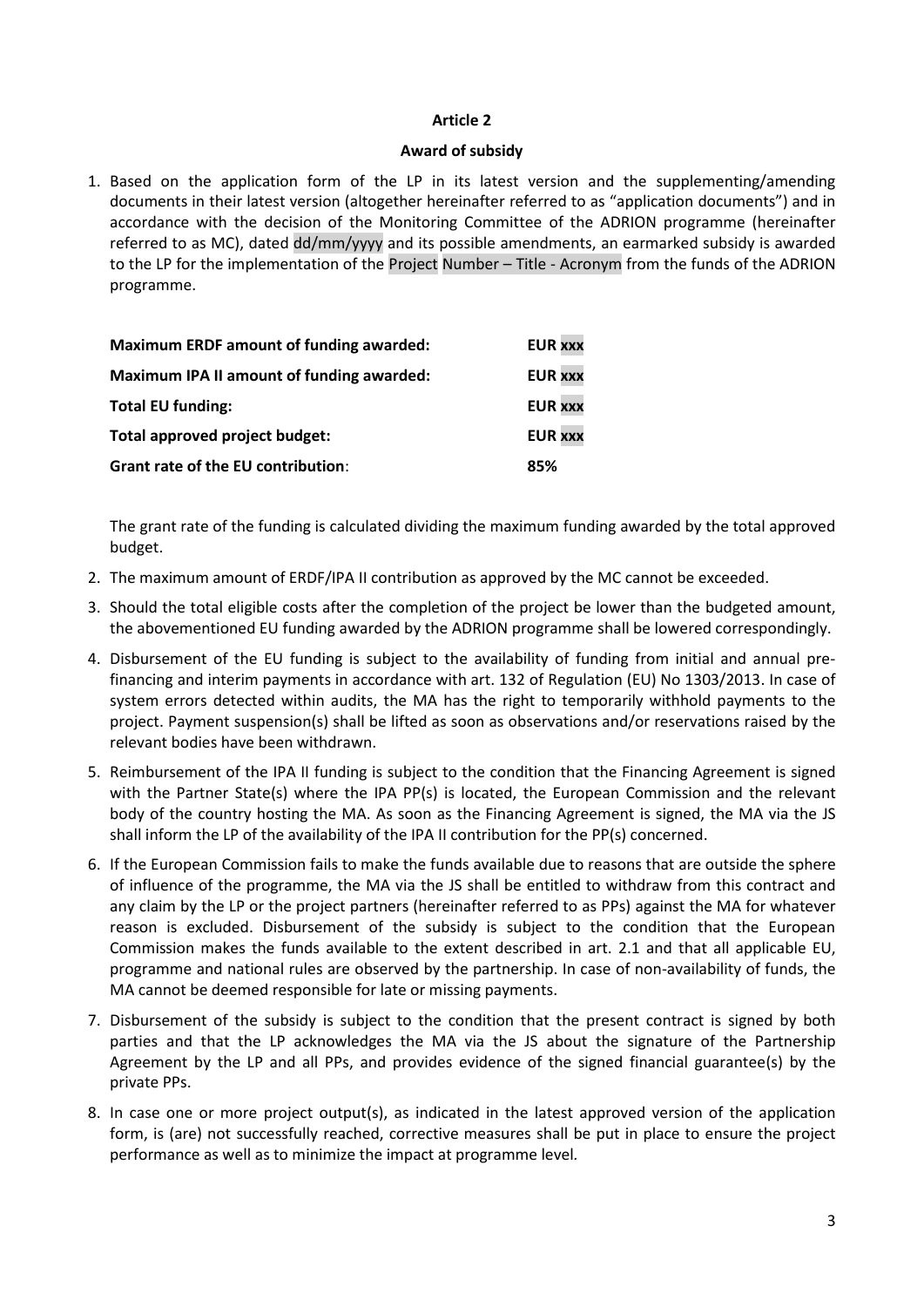9. In case the project fails to respect the contractual arrangements on timelines, achievement of outputs and contribution to programme results, as defined in the latest approved version of the application form, the programme may also reduce the ERDF/IPA II funding allocated to the project or, if necessary, terminate the subsidy contract.

## **Article 3**

## **Duration of the project and of the contract**

- 1. The duration of the project is provided in the latest version of the approved application form.
- 2. All scheduled activities must be finalized within the set end date and in any case not later than 31 December 2022.
- 3. Without prejudice to art. 3.2, administrative obligations related to the project closure as specified in the programme documents shall take place after the scheduled project closure in a time span not longer than three months after the project ending date.
- 4. Without prejudice to the provisions concerning the project implementation and the eligibility of expenditure as well as to the rules governing State Aid, the present contract shall also observe the obligations on the availability of documents defined by art. 140 of the Regulation (EU) No 1303/2013, i.e.: all relevant provisions necessary for the fulfilment of the archiving and audit obligations shall remain in force until the end of a two year period started from 31 December following the submission of the accounts in which the final expenditure of the completed project is included. The MA/JS will inform the LP about the beginning of the mentioned two-year period.

## **Article 4**

## **Object of use and eligibility of expenditure**

- 1. The funds of the ADRION programme are exclusively awarded for the implementation of the project as described in the approved application form.
- 2. As a general rule, project expenditure can be considered eligible and qualified for a subsidy if it has been incurred within the start and end date reported in the approved application form and in it listed.
- 3. The following exception apply:
	- a. costs related to preparation costs;
	- b. costs related to the fulfilment of project administrative obligations as in §3.3.
- 4. Rules on eligibility of costs are provided in the programme documents in accordance with art. 26 of Regulation (EU) No 1299/2013.

#### **Article 5**

## **Reporting, request for payments and paying out of the subsidy**

1. The LP may request for payments of the ERDF and IPA II funding on behalf of the PPs by providing proof of progress of the project towards the achievement of the outputs and contribution to programme results as reported in the approved application form. The progress in the project implementation shall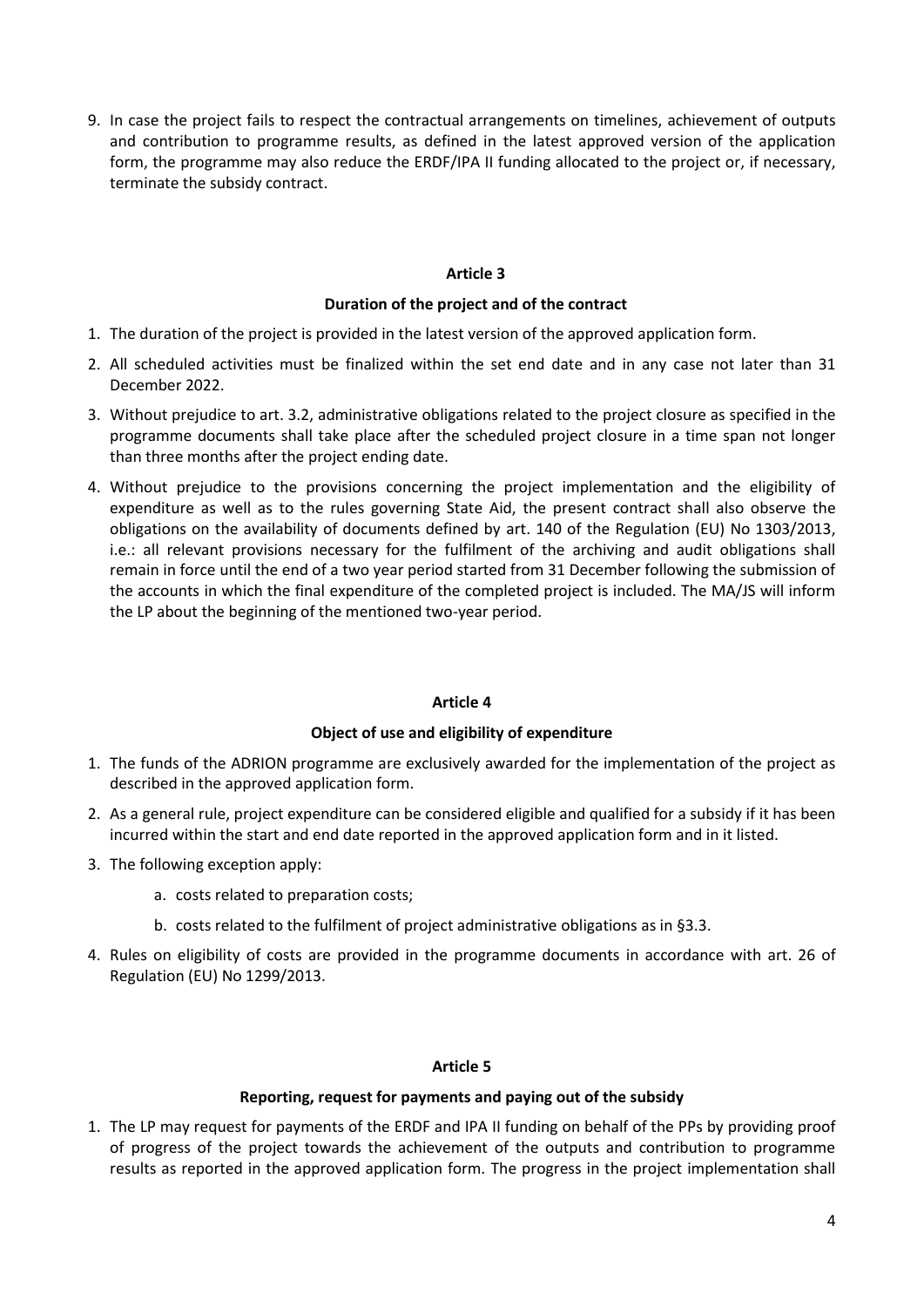be in compliance with the principle of sound financial management (principles of economy, efficiency and effectiveness).

- 2. As a general rule, each progress report shall cover the expenditure incurred in the reference eligible project period and paid until the end date of the given reporting period and the costs calculated as flat rate related to the given reporting period respectively. The request for payments shall be submitted periodically (progress reports) to the MA via the Joint Secretariat (hereinafter referred to as JS) in accordance with the guidance provided in the Implementation Manual and timeline in § 5.6.
- 3. The final report shall be sent to the MA via JS at the latest three months after the project end date as mentioned in § 3.3 of this contract.
- 4. Each report shall consist of an activity and financial report. It must be drafted in English and submitted via the electronic monitoring system of the programme (hereinafter referred to as eMS).
- 5. Disbursement by MA can be claimed on condition that provisions for requests for payment are respected, regularity of activities related to the declared expenditure can be sufficiently demonstrated, costs are verified in accordance with  $\S$  6 and supported by the necessary documentation, deadlines reported in § 5.6 are met and that the European Commission has paid the corresponding amounts.
- 6. Progress reports must be submitted to the MA via the JS within three months from the end date of each reporting period according to the following:

| <b>Period</b>               | <b>Reporting Period</b><br>(from $dd/mm/yyyy -$<br>to dd/mm/yyyy) | <b>Deadline</b><br>for<br>submission<br>of<br>the<br>Progress Report and<br><b>Application</b><br>for<br>reimbursement<br>(dd/mm/yyyy)                                                  | <b>Spending forecast</b><br><b>EUR</b>       |
|-----------------------------|-------------------------------------------------------------------|-----------------------------------------------------------------------------------------------------------------------------------------------------------------------------------------|----------------------------------------------|
| Period 0                    | 01/01/2014<br>24/03/2016                                          | To be reimbursed after<br>the signature of the<br>present contract<br>and<br>partnership agreement<br>and evidence of the<br>financial<br>signed<br>guarantee/s) by the<br>private PPs. | <b>ERDF PPS XXX</b><br><b>IPA II PPs XXX</b> |
| Period 1                    | <b>XXX</b>                                                        | <b>XXX</b>                                                                                                                                                                              | <b>ERDF PPS XXX</b><br><b>IPA II PPs XXX</b> |
| Period 2                    | <b>XXX</b>                                                        | <b>XXX</b>                                                                                                                                                                              | <b>ERDF PPs XXX</b><br><b>IPA II PPs XXX</b> |
| Period 3                    | <b>XXX</b>                                                        | <b>XXX</b>                                                                                                                                                                              | <b>ERDF PPs XXX</b><br><b>IPA II PPs XXX</b> |
| Period 4                    | <b>XXX</b>                                                        | <b>XXX</b>                                                                                                                                                                              | <b>ERDF PPs XXX</b><br><b>IPA II PPs XXX</b> |
| <b>Total project budget</b> |                                                                   |                                                                                                                                                                                         | <b>XXX</b>                                   |

7. The MA reserves the right to set additional compulsory reporting deadlines for the submission of the progress reports, in order to avoid decommitment of ERDF and/or IPA II contribution at programme level. The additional deadlines shall be communicated in advance to the LP by the MA via the JS.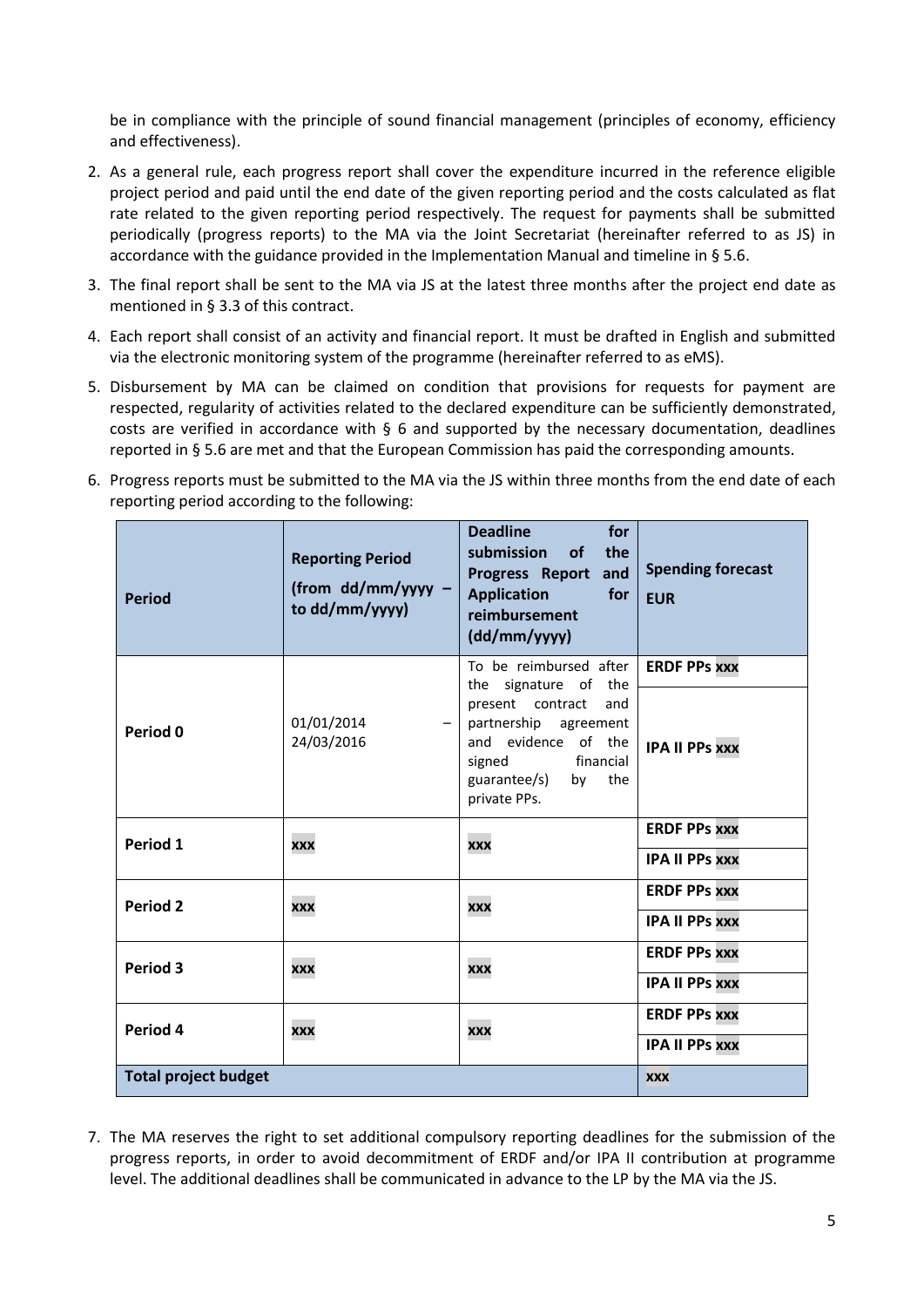- 8. The LP shall respect the reporting deadlines set in § 5.6. In case of any delays, the MA via the JS shall be notified in advance and in written form on the reasons of the delay in accordance with the procedure set forth in the Implementation Manual. The MA via the JS reserves the right not to accept – in full or in part – the documentation certifying the incurred expenditure as in § 6 if, following own checks and/or controls or audits performed by other authorities, activities and costs in it described reveal being incorrect or not compliant with the legal framework of the present contract. In this case the MA shall either reduce the claimed amount, or demand repayment of funds unduly paid or reduce the next payment claim to the LP, if possible. The MA, also within its function of Certifying Authority, is entitled to withhold ERDF and/or IPA II payment to the affected beneficiary (LP or PP) until all unclear issues related to the implementation, management and reporting have been clarified.
- 9. Subject to the availability of funding, the MA shall ensure that the LP receives the total amount of the requested eligible funds in full and not later than 90 days from the date of submission of the payment claim by the beneficiary; no amount shall be deducted or withheld and no specific charge or other charges with equivalent effect shall be levied that would reduce amounts due to beneficiaries.
- 10.The aforementioned 90 days shall be respected on condition that the payment request is not interrupted in either of the following duly justified cases:
	- a. the amount of the payment claim is not due or the appropriate supporting documents, including the documents necessary for management verifications, have not been provided;
	- b. an investigation has been initiated in relation to a possible irregularity affecting the expenditure concerned.

The beneficiary concerned shall be informed in writing of the interruption and the reasons for it.

- 11.The MA via the JS may request clarifications to the LP any time; the LP shall provide the requested information and/or the requested document within the set deadline. The LP shall ensure the provision of information and/or documents if requested by other programme authorities, courts of auditors or other control institutions acting within their respective sphere of responsibility.
- 12.The payment shall not be higher than the amount indicated in the request for payment by the LP. The payments shall be disbursed in Euro (EUR); any exchange rate risk shall be borne by the LP. The funds shall be transferred to the bank account(s) indicated by the LP; whenever possible, they should be of specific project use.
- 13.By paying out the subsidy according to this contract the MA fulfils its obligations resulting from the present contract.
- 14.The LP, in accordance with art. 13.3 of Regulation (EU) No 1299/2013 shall ensure that the PPs receive the total amount of their respective share of ERDF/IPA II funding as quickly as possible and in full. No amount shall be deducted or withheld and no specific charge or other charge with equivalent effect shall be levied by the LP that would reduce the amount due to the PPs.
- 15.Payments not requested in time and in full or not compliant with the payment schedule reported in § 5.6 or lack of compliance with the goals indicated in the approved application form may make the funds lost.
- 16.Rules on reporting including the documents to be submitted with the progress report are provided in the Implementation Manual.

## **Article 6**

## **Validation of expenditure**

1. Each progress report and the final report submitted by the LP to the MA via the JS must be accompanied by certificates confirming the eligibility of expenditure, both at LP and PP level. Certificates attesting the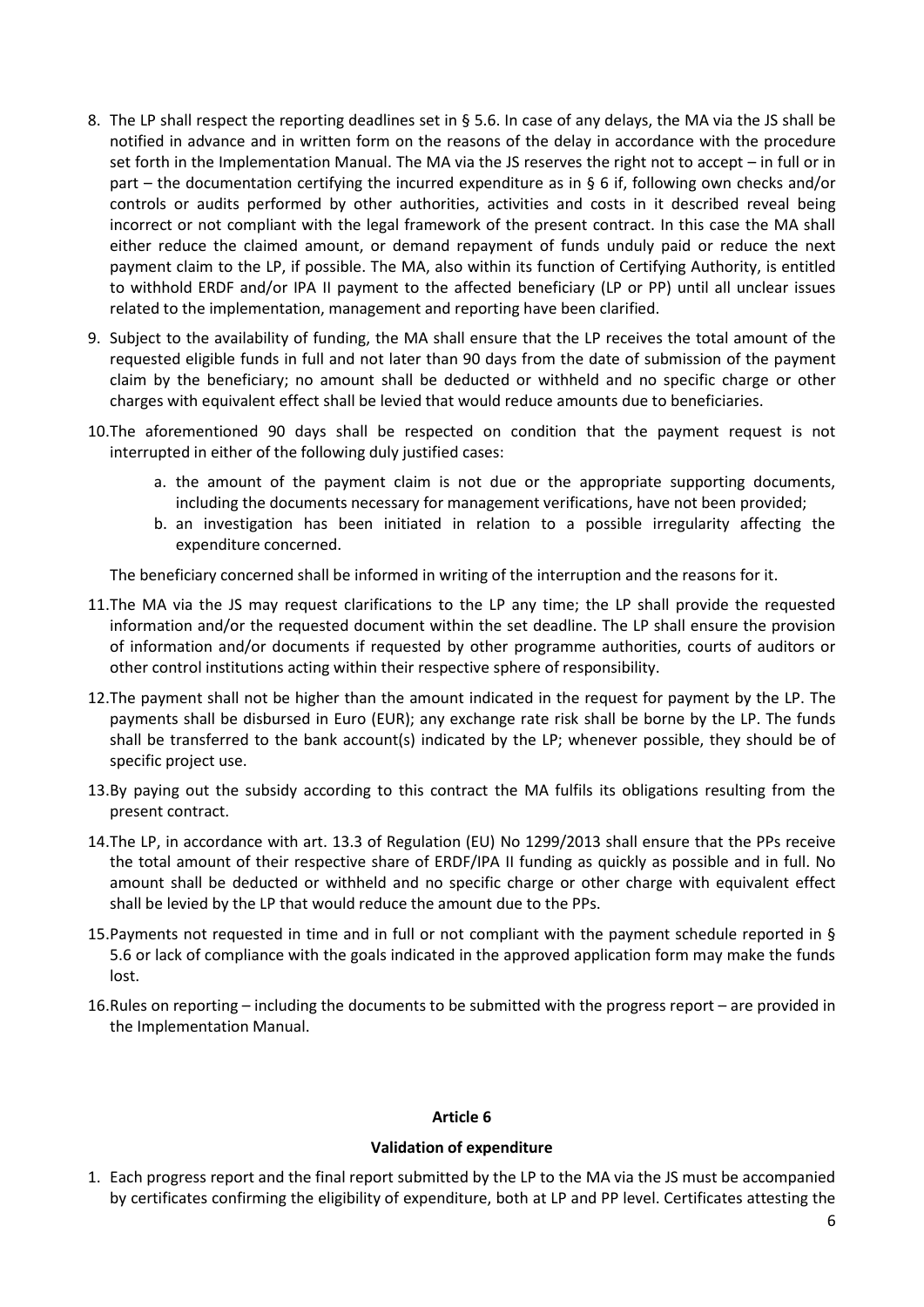validation of expenditure are issued by the national controllers as referred to in art. 23.4 of Regulation (EU) No 1299/2013 according to the system set up by each programme Partner State and in compliance with the legal framework in § 1.

- 2. In case the LP or PP is located in a Partner State where national control system is decentralized, the MA reserves the right, after the agreement with the national responsible institution, to require that the controller directly selected by the LP or PP is replaced if considerations – unknown when the contract was signed with controller – cast doubts on the controller's independence or professional standards.
- 3. Information on the controllers, including coordination updates, must be notified by the LP on behalf of the project PPs to the MA via the JS in accordance with the rules of the Implementation Manual.
- 4. According to art. 13.2 lett. d) of Regulation (EU) No 1299/2013 the LP shall ensure that expenditure presented by other PPs has been verified by the appointed controller and that corresponds to the agreed activities reported in the approved application form.
- 5. All expenditure shall be reported in EUR. Expenditure incurred by LP and PPs in a currency other than the EUR shall be automatically converted into EUR by eMS by using the monthly accounting exchange rate of the European Commission in the month during which expenditure is submitted for validation to the national controller.
- 6. The exchange rate risk is borne by the concerned LP/PP.

## **Article 7**

## **Project and finance management**

With reference to the project and finance management of the project, the LP shall:

- a) be the only direct contact between the project partnership and the programme management bodies (MA/JS, Audit Authority), coordinate the start, the implementation – including reporting according to the deadlines and requesting project modifications – and the closure of the project according to the approved application form;
- b) install a separate accounting system or an adequate accounting code set in place for the project and shall ensure that eligible costs and received ERDF/IPA II funding can be clearly tracked and identified;
- c) immediately inform the MA via the JS in written form if the project budget has to be revised, if the PPs, the project objectives, the activity plan, on which this contract is based, need to be changed;
- d) be responsible that the project respects its time schedule including the financial performance in relation to the project implementation, as well as the achievement of outputs and contribution to programme results;
- e) immediately inform the MA via the JS in case force majeure impedes the implementation or requires a revision of the project or the change of the conditions according to which this contract has been laid down (e.g.: loss of a partner, use of additional public funds for the same activities, etc.);
- f) ensure the sound financial management of the project according to the Programme rules and in line with the EU Regulations and national laws including arrangements for recovering amount unduly paid;
- g) ensure that all project and PPs data are available and regularly updated on the programme eMS in accordance with the instructions provided in the Implementation Manual;
- h) ensure that a copy of produced deliverables when possible or descriptive materials (e.g.: photos) is submitted to the MA via the JS together with the progress report; ensure also that a copy of the produced deliverable/material is stored at its or PPs' premises for audit and control purposes;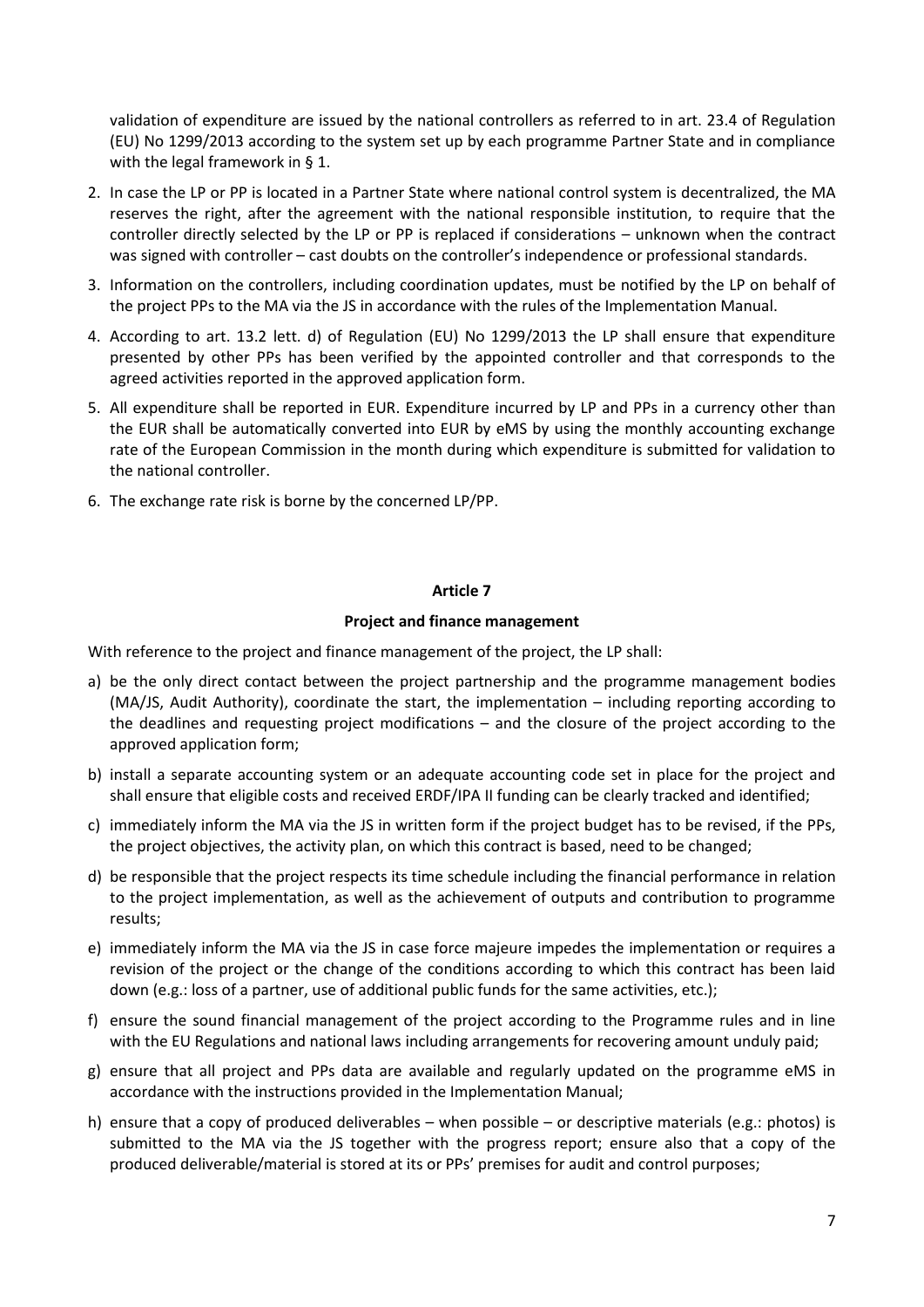- i) ask the JS for guidance when necessary and participate to the events (e.g.: seminars, workshops) organized by the programme;
- j) invite the MA via the JS to participate in project Steering Committee meetings as an observer and send the related minutes to the MA via the JS;
- k) provide the MA/JS with regular, relevant and update information with regard to the project activities to feed the web site of the ADRION programme;
- l) agree, on behalf of all PPs, that all PPs names and addresses, the project purposes and the amount of the subsidy are used by the programme bodies in the framework of information and communication measures concerning the programme as well as reporting to the European Commission;
- m) provide the requested information and data on behalf of all PPs to experts or bodies appointed by the programme authorities for evaluation or research activities;
- n) ensure that, in case part of the funded activities are granted under the *de minimis* regime, all the necessary requirements shall be respected during project implementation by the affected PPs. The LP shall be obliged to contractually forward this clause in its entity to the PPs:

(Specific contractual conditions on State aid elaborated for the project following project assessment and affected PPs).

o) Provide evidence to MA/JS, through the provided template offered by the programme, that the private PP(s), if present within the partnership, has signed a financial guarantee in accordance with art. 5 and 18 of the Partnership Agreement.

## **Article 8**

## **Publicity, communication and branding**

- 1. In accordance with Annex XII of Regulation (EU) No 1303/2013 the LP shall take all the necessary measures to ensure that any notice or publication made by the project, including presentations at events, highlight the ADRION programme support. Project communication and branding activities shall follow the guidelines provided by ADRION programme. The LP shall ensure that all PPs comply with these requirements and provide them with all the relevant programme documentation.
- 2. The LP shall be responsible for any notice, publication and marketing product developed by the partnership or third parties. The LP shall be liable in case a third party claims compensation for damages (e.g. because of an infringement of intellectual property rights). The LP shall indemnify the MA in case the MA suffers any damage because of the content of the publicity and information material.
- 3. Any notice or publication relating to the project made in any form and by any means, including Internet, must state that it only reflects the author´s view and that the programme authorities are not liable for any use that may be made of the information contained therein.
- 4. The MA/JS as well as the national authorities of the ADRION Partner States– including the National Contact Points – shall be authorised to publish, in accordance with all relevant national rules on protecting of the publication of personal data, in any kind of form or by any kind of professional environment, including Internet, the following information:
	- a. the name of the project;
	- b. the name of the LP and its PPs;
	- c. the contact data of the project representatives;
	- d. the amount granted, specifying the EU funding (ERDF/IPA II) and the total budget of the project;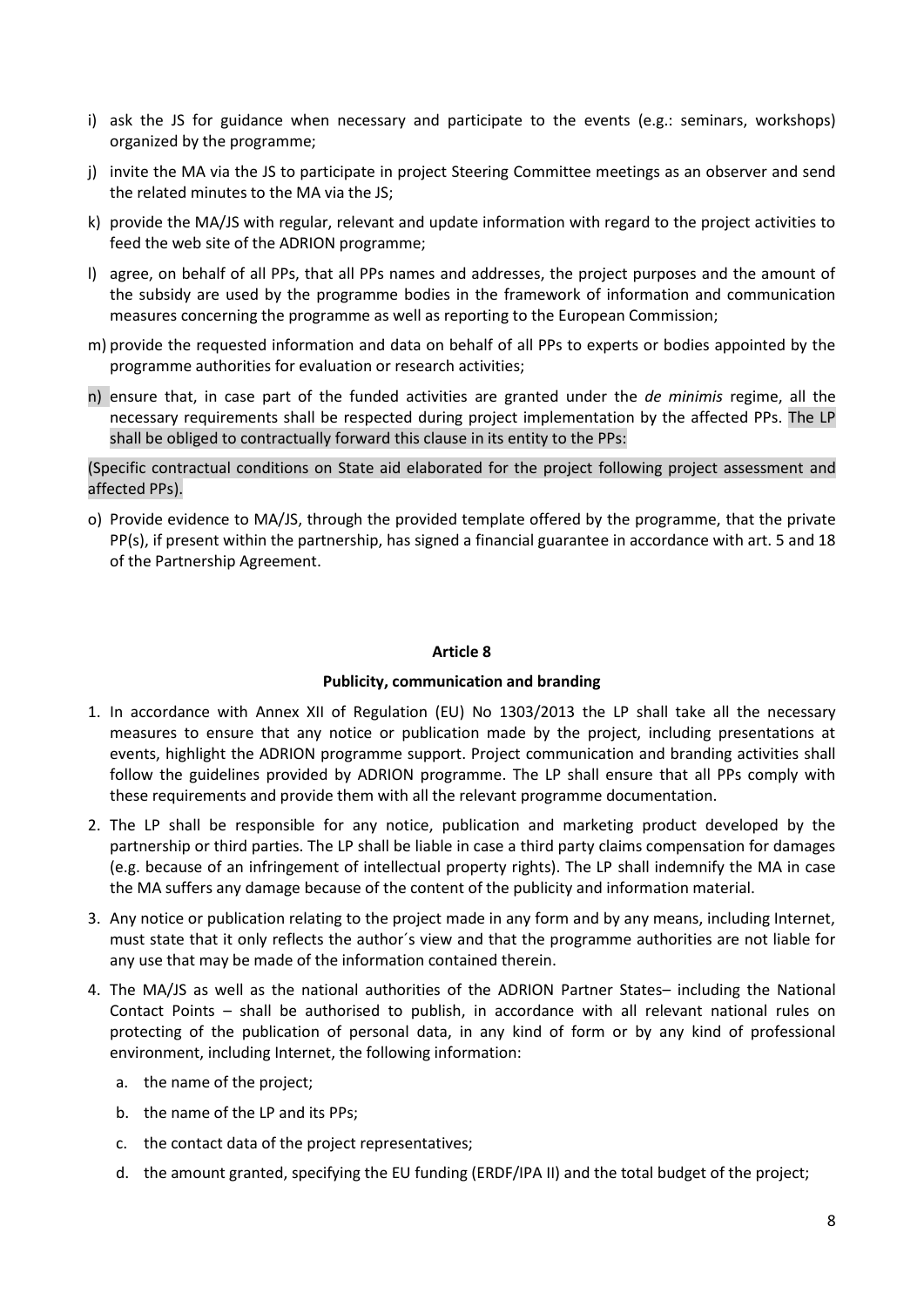- e. the objectives of the project;
- f. the geographical location of the project implementation;
- g. summary of project activities, including abstracts from progress reports/final report; project outputs, contribution to programme results, evaluations;
- h. project start and end dates.
- 5. Any communication campaign, media appearance or other publicity of the project shall be timely communicated to the MA via the JS for dissemination purposes or showcases.

## **Article 9**

## **Representation of project partners and third parties**

- 1. In accordance with art. 13.1 of Regulation (EU) No 1299/2013 the beneficiaries of an operation shall designate one of them as lead beneficiary (LP). The obligations of the LP towards the PPs are listed in a Partnership Agreement in accordance with art. 13.2 of the aforementioned Regulation.
- 2. The MA shall provide a template of the Partnership Agreement whose minimum content, in accordance with the present contract, must compulsorily be hold. Tasks allocation among PPs, mutual responsibilities and obligations shall be further specified in the Partnership Agreement according to the specificities of the project, in particular with regard to the event of irregularities or incorrectness of declared expenditure.
- 3. The Partnership Agreement shall be signed by all PPs within two months after the signature and entering into force of the present contract. The MA reserves the right to check whether the Partnership Agreement has been signed by the LP and all PPs and if it is compliant with the minimum requirements reported above.
- 4. The LP shall bear the overall responsibility towards the programme authorities for the correct and sound implementation of the project. The LP shall be held liable if obligations as laid out in the present contract or in applicable European Union's and/or national laws are not fulfilled by the PPs (e.g.: obtainment of building permissions, licences, environmental impact assessment statements necessary for the implementation of the planned activities, etc.).
- 5. The LP shall also be liable towards the MA in relation to the PPs obligations and for any infringements by PPs of obligations under this contract in the same way as for its own conduct.
- 6. In case of MA requests for repayment of programme funds in accordance with the rules of the present contract, the LP is liable towards the MA for the total undue amount. The LP is entitled to ask repayment from its PPs in accordance with art. 27.2 of Regulation (EU) No 1299/2013.
- 7. The MA cannot under any circumstance or for whatsoever reason be held liable for damage or injury sustained by the staff or property of the LP or one of its PPs while the project is being carried out. The MA shall therefore not accept any claim for compensation or increases in payment in connection with such damage or injury.
- 8. The LP shall assume the sole liability towards third parties, including liability for damage or injury of any kind sustained by them while the project is being carried out. The LP shall discharge the MA of all liabilities associated with any claim or action brought as a result of an infringement of rules or regulations by the LP or one of the PPs, or as a result of violation of a third party's rights.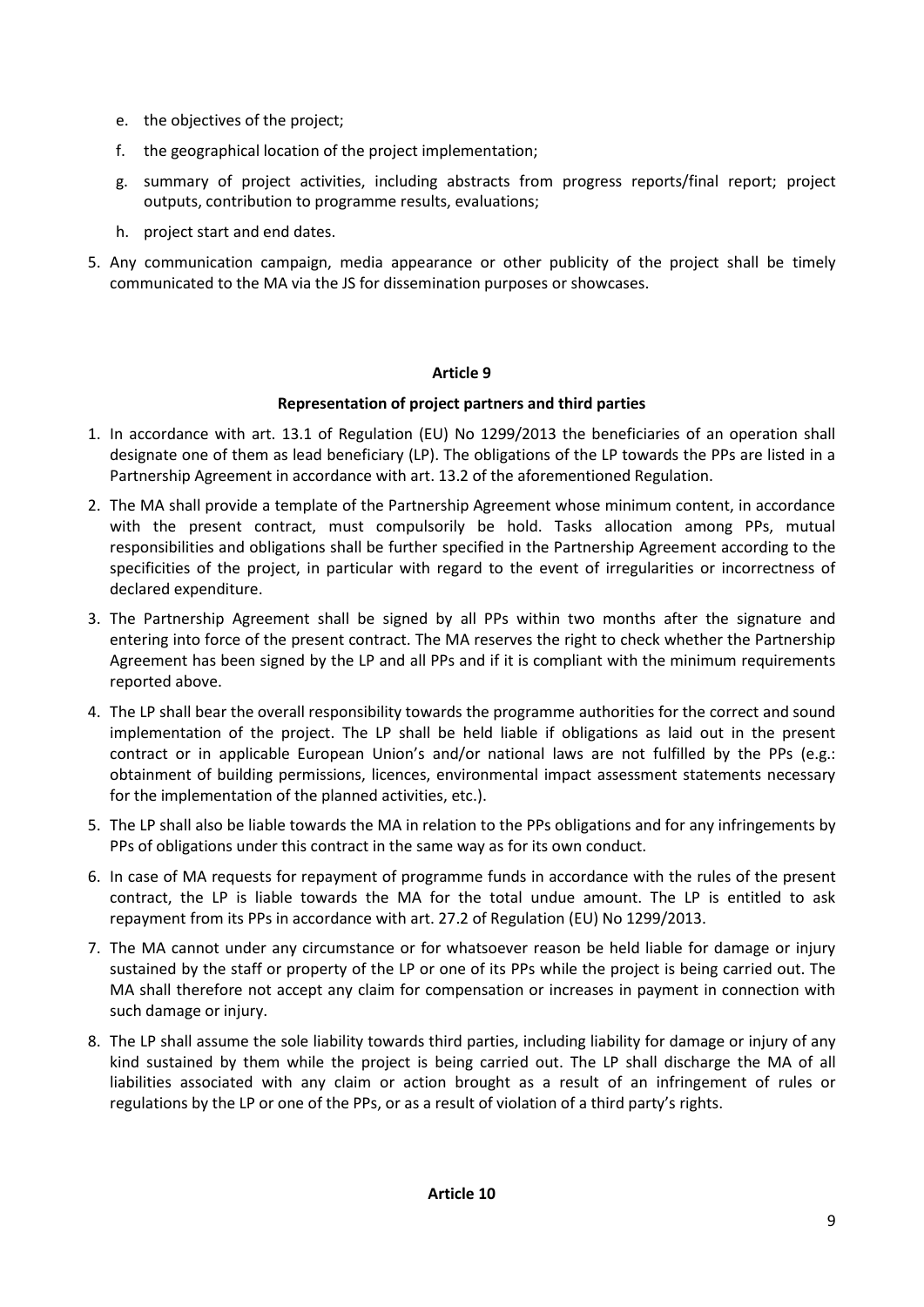## **Amendments of the Subsidy Contract and other project changes**

- 1. The LP may require a revision of the approved application form if the project experiences changes in:
	- a. The partner(s) replacement;
	- b. The activities, including deliverables, on conditions that they do not alter the overall project goals and objectives;
	- c. The work plan;
	- d. The budget (reallocation between project partners and/or budget lines and/or work packages, as long as the maximum amount of funding awarded per EU funding sources is not exceeded and provisions related to State Aid discipline are respected);
	- e. Extension of the project duration.
- 2. Modifications cannot refer to:
	- a. Spending forecast unless linked to significant changes in the project work plan as described in the Implementation Manual;
	- b. Contribution to the programme result(s);
	- c. Orientation towards equality between men and women and non-discrimination;
	- d. Positive or neutral orientation towards environment.

Any request for modification must be notified and/or requested to the MA via the JS according to the guidance provided in the Implementation Manual. Amendments of the approved application form may be approved by the MA or by the MC, based on the procedure set in the Implementation Manual. In case of changes in the partnership the approval shall be valid retroactively starting from the date when the written request was submitted to the MA via the JS.

Requests for changes can be submitted up to three months before the project ending date.

## **Article 11**

## **Assignment and legal succession**

- 1. The MA is entitled at any time to assign its rights under this contract. In case of assignment, the MA shall inform the LP without delay.
- 2. The LP shall not, in principle, assign its duties and rights under this contract. In exceptional cases and well-founded circumstances, the assignment is possible prior written approval of the MC.
- 3. In case of legal succession, the LP is obliged to transfer all duties under this contract to the legal successor. The LP shall notify the MA via the JS about any change beforehand. The legal successor takes all responsibilities of the activities fulfilled by the legal predecessor and be financially responsible for any amount unduly paid to the legal predecessor.

## **Article 12**

## **Financial controls and audits**

1. The European Commission, the European Court of Auditors (ECA), the European Anti-fraud office (OLAF), the auditing bodies responsible at Partner State level, the programme bodies – MA, Audit Authority, Group of Auditors representatives and JS - are entitled to audit the proper use of EU funds by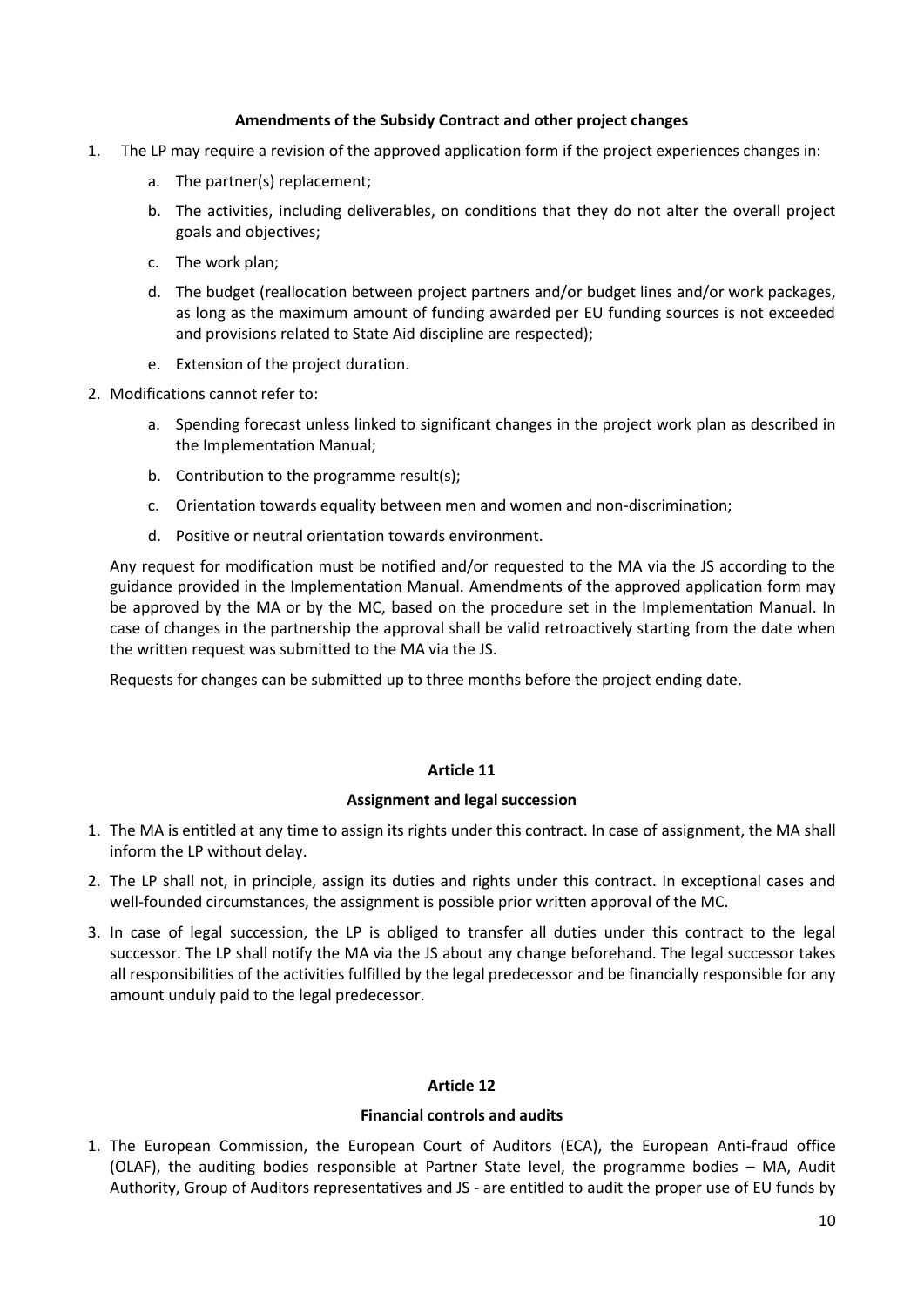the LP and PPs or to arrange that such audits are performed by authorized persons. The LP and the PPs shall be notified in due time about any audit to be carried out on their expenditure.

- 2. The LP shall produce all documents required for the audit and undertake all necessary actions to provide necessary information, and give access to its premises and documentation. In this respect, it shall ensure the respect of guidance provided in the Implementation Manual and that the audits are carried out smoothly.
- 3. The LP, also on behalf of the affected PP(s) shall inform the JS about the carried out audits.
- 4. If, as a result of the controls and audits, any expenditure results being non eligible, the procedure described in § 13 shall apply. The LP shall ensure the fulfilment of the necessary actions also in relation to the PPs.

## **Article 13**

#### **Withdrawal or recovery of unduly paid-out funds**

- 1. In case the MA, also within its function of CA, discovers (e.g. during the day-to-day management or during on-site checks) any unduly paid out funds, e.g. due to administrative errors or irregularities, a breach of contract or infringement of the legal provisions as laid out in § 1 of this contract, or in case the MA is notified of such cases, the MA shall, if necessary in consultation with the respective Partner State concerned and by informing the MC, demand from the LP repayment of the subsidy in whole or in part.
- 2. The LP shall ensure that, if applicable, the concerned PP repays the LP any amounts unduly paid in accordance with the Partnership Agreement and the Implementation Manual. The amount to be repaid can be withdrawn from the next payment to the LP or, where applicable, remaining payments can be suspended. In case of closed projects, the LP is obliged to transfer the unduly paid out funds to the MA. The repayment amount is due within one month following the date of receiving the letter by which the MA asserts the repayment claim; the due date shall be stated explicitly in the order for recovery.
- 3. Any delay in effecting repayment shall give rise to interest on account of late payment, starting on the due date and ending on the date of actual payment. The rate of the late interest applied to the amount to be recovered shall be calculated in accordance with art. 147 of Regulation (EU) No 1303/2013.
- 4. If the LP cannot recover the EU funds unduly paid to a PP on the basis of the Partnership Agreement existing between them, the LP shall inform the MA via the JS in written form within the deadline for repayment.
- 5. In case factors behind the recovery procedure show violation of the Subsidy Contract (see § 16 of this contract) the MA shall consider the termination of the contract as last resort. In any case the partnership shall be heard before taking a final decision on the termination of the contract.
- 6. The LP is entitled to exercise the right of withdrawal if implementation of the project becomes impossible caused by circumstances independent from the LP. In case of withdrawal by the LP, the LP shall repay the whole amount of EU funds at the same time when the notification of withdrawal has been sent to the MA via the JS.

#### **Article 14**

#### **Decommittment of project budget**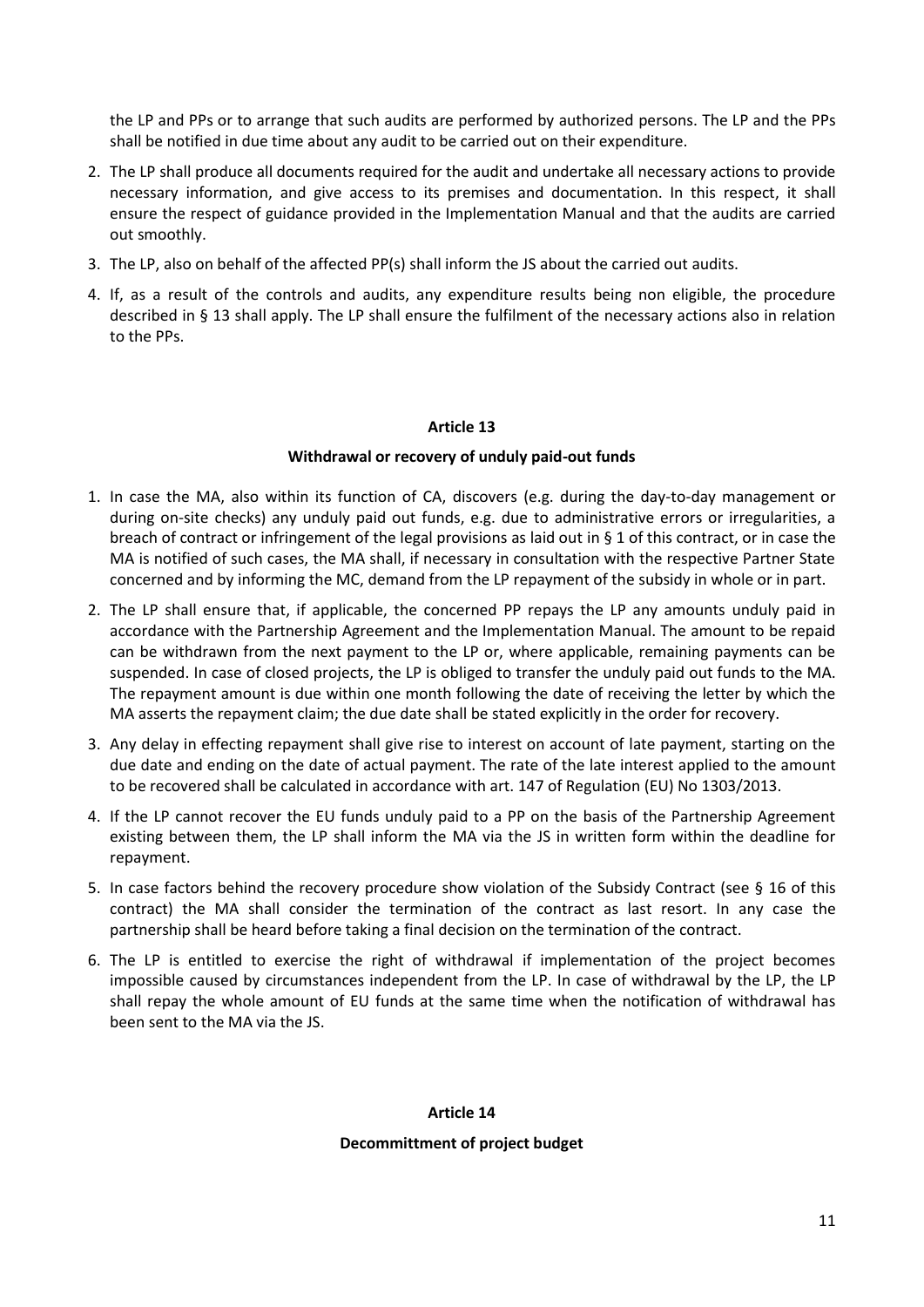The MA is entitled to reduce the project budget and the corresponding contribution from the EU funds in case decommitment at programme level applies. Procedures provided in the Implementation Manual shall be followed.

## **Article 15**

## **Durability of operation, ownership, use of outputs and contribution to programme results**

- 1. Ownership, title, industrial and intellectual property rights in the use of project outputs, reports and other documents relating to them shall, depending on the applicable national law and/or the Partnership Agreement, vest in the LP and/or its PPs. The partnership is entitled to establish the property rights of the products deriving from the project.
- 2. The ownership of outputs having the character of investments in infrastructure or productive investments realized within the project must remain with the concerned LP and/or PPs according to the timeframe as well as under the conditions set in art. 71 of Regulation (EU) No 1303/2013. Should any of the conditions set by the mentioned Regulation not be met at a certain point of time, the MA via the JS must be immediately informed by the concerned LP or PP. The MA shall recover the unduly paid EU contribution in proportion to the period for which the requirements have not been fulfilled.
- 3. The LP shall respect all applicable rules and the basic principles related to competition law as well as the principles of equal treatment and transparency within the meaning of the funding regulations and it shall ensure that no undue advantage, i.e. the granting of any advantage that would undermine the basic principles and political objectives of the funding regime, is given to anybody. Outputs and contribution to programme results, especially studies and analyses, produced during project implementation shall be made available to the general public free of charge and can be used by all interested persons and organizations in the same way and under the same conditions as by the LP or its PPs.
- 4. The MA reserves the right to use the outputs and results for information and communication actions in respect of the programme. In case there are pre-existing intellectual and industrial property rights, which are made available to the project, these shall be fully respected.
- 5. Any income generated by the intellectual property rights shall be managed in compliance with the applicable EU, national and programme rules on revenues and state aid.

## **Article 16**

## **Termination and repayment**

- 1. The MA is entitled, in whole or in part, to terminate this contract and/or to demand repayment of subsidy in any of the following circumstances:
	- a. The LP has obtained the subsidy through false or incomplete statements or through forged documents;
	- b. The LP and its PPs receive additional funding from the European Commission or other public authority for all or part of the same project expenditure reported during the period of the implementation of the project;
	- c. The project has not been or cannot be implemented, or it has not been or cannot be implemented in due time;
	- d. The project has not started in due time and even a written reminder by the MA via the JS remains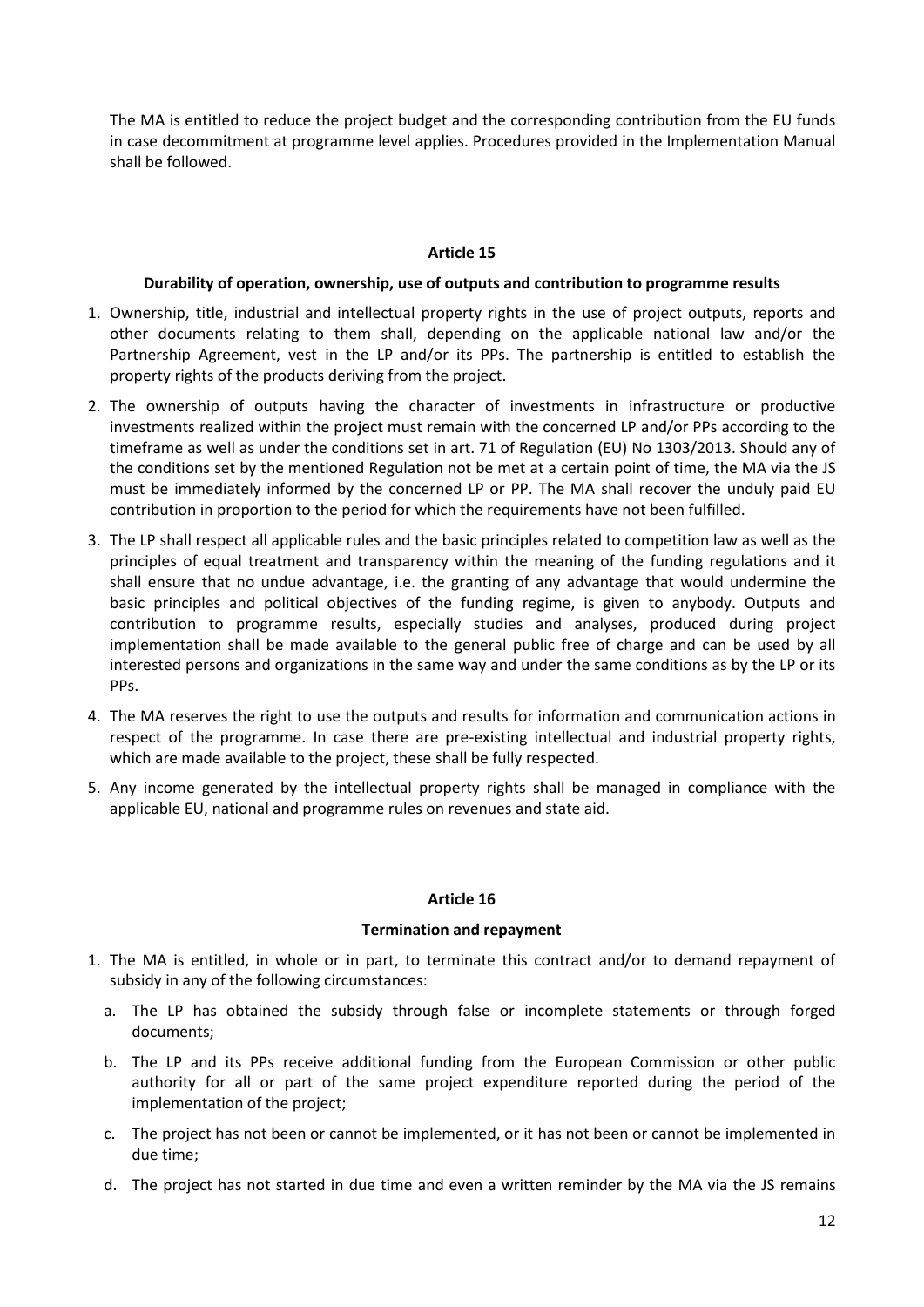unsuccessful;

- e. A change has occurred, e.g. with regard to nature, scale, ownership, cost, timing, partnership or completion of the project, that has put at risk the achievement of the goals and objectives planned and stated in the latest version of the approved application form;
- f. The project outputs and results are not in line with those described in the approved application;
- g. The LP has failed to submit the required reports (e.g. the progress reports according to the overview table of reporting targets and deadlines annexed to this contract) or proofs, or to supply necessary information provided that the LP has received a written reminder setting an adequate deadline and explicitly specifying the legal consequences of a failure to comply with requirements and has failed to comply with this deadline;
- h. The LP has infringed its duty to ask for prior written approval where indicated by this contract or in the programme Implementation Manual or has failed to immediately report events delaying or preventing the implementation of the project funded or any circumstances that mean a change of the disbursement conditions and frameworks as laid down in this contract;
- i. The LP or its PPs obstructed or prevented the financial control and auditing as indicated in § 12 of this contract;
- j. The amount of funding awarded has been partially or entirely misapplied for purposes other than those agreed upon;
- k. The provisions related to income and revenues as mentioned in § 15 and 17 of this contract are infringed or the LP does – for any other reasons – not make available the outputs to the MA;
- l. Exceeding the permissible limits of the funding regulations (e.g. art. 61 of Regulation (EU) No 1303/2013) the LP wholly or partly sells, leases or lets the project outputs/results to a third party;
- m. Regulations of EU law including the horizontal policies or national regulations have been violated;
- n. The ownership of project outputs having the character of investments in infrastructure or productive investments did not remain with the concerned LP and/or PPs for the timeframe and under the conditions set in art. 71 of Regulation (EU) No 1303/2013;
- o. It has become impossible to verify that the progress report is correct and thus the eligibility of the project by funding from ADRION Programme;
- p. The LP has failed to fulfil any other conditions or requirements stipulated in this contract and the provisions it is based on, notably if these conditions or requirements are meant to guarantee the successful achievement of the programme objectives;
- q. A PP with a private legal status faces the situation of undertaking in difficulties (ref. to point 24 in conjunction with point 20 of the "Guidelines on State aid for rescuing and restructuring non-financial undertakings in difficulty" - Communication from the Commission No. 2014/C 249/01 of 31.07.2014) in compliance with Article 3(3) d) of Regulation No 1301/2013 shall be taking into account.
- 2. Prior to or instead of terminating the contract as provided for in this article, the MA may suspend payments as a precautionary measure, without prior notice. This measure shall be lifted as soon as the reasons for such measures cease to apply or requested proof can be furnished.
- 3. If the MA exercises its right of termination and the LP is demanded full or partial repayment of amounts already paid, the LP is obliged to transfer the repayment amount to the MA. The repayment amount is due within one month following the date of the letter by which the MA asserts the repayment claim; the due date shall be stated explicitly in the order for recovery. Any delay in effecting repayment shall give rise to interest on account of late payment, starting on the due date and ending on the date of actual payment. The rate of the late interest applied to the amount to be recovered shall be calculated in accordance with art. 147 of Regulation (EC) No. 1303/2013.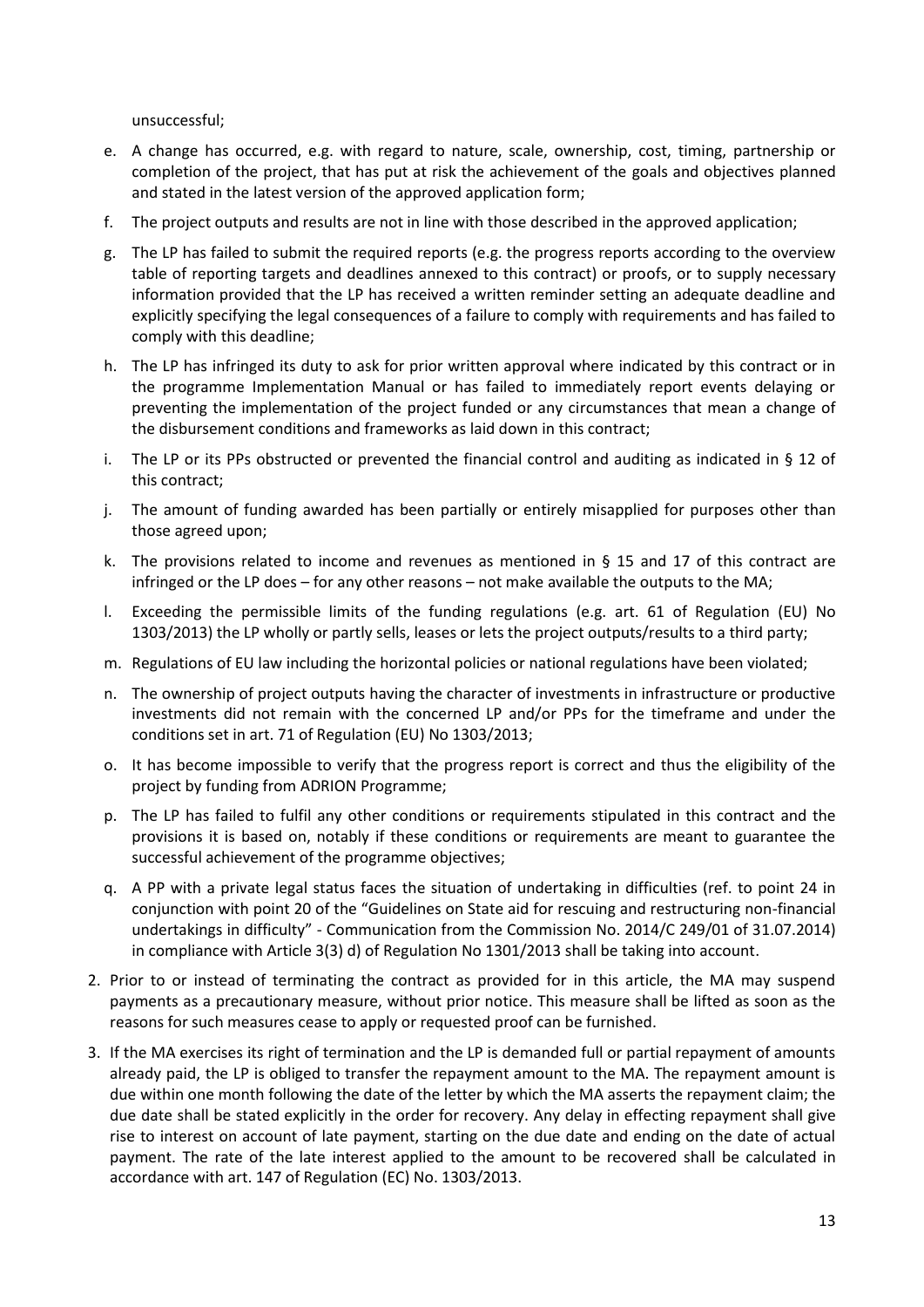- 4. If a LP or PP fails to return unduly paid funds in another project funded by ADRION, the MA has the right to withdraw the corresponding EU funds from any open payment in this project.
- 5. If the MA exercises its right of termination, offsetting by the LP is excluded unless its claim is undisputed or recognised by declaratory judgement.
- 6. Bank charges incurred by the repayment of amounts due to the MA shall be borne entirely by the LP.
- 7. If any of the circumstances indicated in the aforementioned point 1 of this paragraph occurs before the full amount of subsidy has been paid to the LP, payments may be discontinued and there shall be no claims to payment of the remaining amount.
- 8. As laid out in § 2.6 , the MA is entitled to terminate this contract if the European Commission fails to make the funds available due to reasons that are outside of the sphere of influence of the programme.
- 9. After termination of this contract, the LP´s obligations and liabilities remain in accordance with art. 71 of Regulation (EU) No 1303/2013.
- 10.Any further legal claims shall remain unaffected by the above provisions.

## **Article 17**

## **Revenues**

1. Earnings generated during the project implementation through the sales of products and merchandise, participation fees or any other provisions of services against payment must be deducted from the amount of costs incurred by the project in line with art. 61 of Regulation (EU) No 1303/2013 and stipulations in the programme Implementation Manual. The LP undertakes to contractually forward these stipulations to its project partners.

## **Article 18**

## **Advance payment**

- 1. After having signed the present contract and provided acknowledgement of the signature of the Partnership Agreement to the MA, the MA shall disburse a pre-financing up to 10% of IPA II contribution devoted to the IPA PPs only upon condition that the amount is under its availability and evidence of the signature of the financial guarantee(s) for IPA private PPs is provided.
- 2. The advance payment shall be compensated, in equal shares, with the first two requests for payment submitted by the LP.
- 3. In case the submitted requests for payment do not reach the advanced amount, the MA shall further enquire in order to adopt the necessary steps.
- 4. Disbursement of the advance payment is subject to conditions set forth in §2.

# **Article 19**

## **Working language**

- 1. The programme language is English.
- 2. All the correspondence between the MA/JS and the LP must be in English language.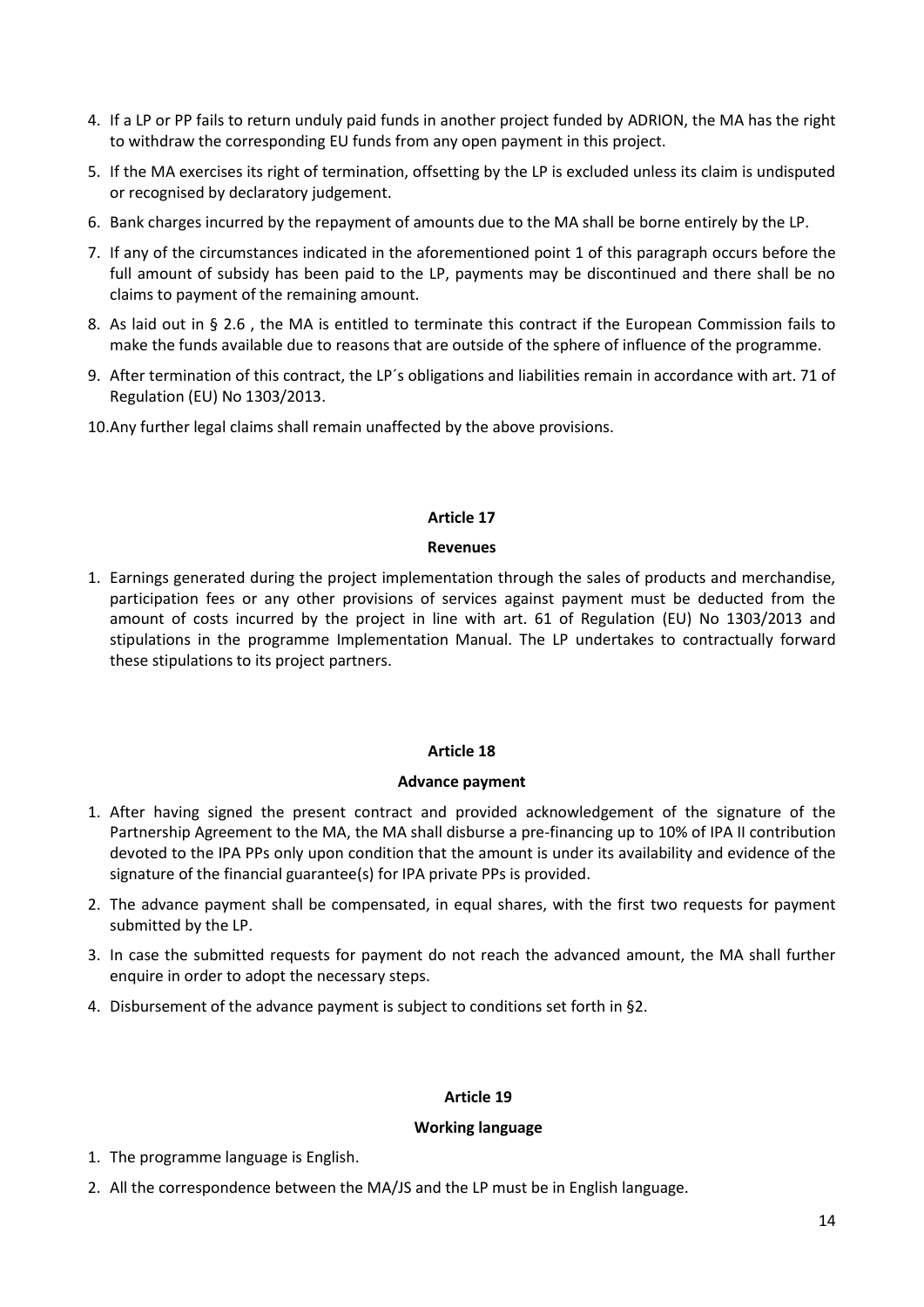3. All documentation produced thanks to the EU funds must be drafted in English.

## **Article 20**

## **Force majeure**

- 1. Force majeure shall mean any unforeseeable and exceptional event affecting the fulfilment of any obligation under this subsidy contract, which is beyond the control of the LP and PPs and cannot be overcome despite their reasonable endeavours (e.g. substantial changes due to changes in political or financial terms). Any default of a product or service or delays in making them available for the purpose of performing this contract and affecting the project performance, including, for instance, anomalies in the functioning or performance of product or services, labour disputes, strikes or financial difficulties do not constitute force majeure.
- 2. If the LP or PPs are subject to force majeure liable to affect the fulfilment of its/their obligations under this subsidy contract, the LP shall notify the MA via the JS without delay, stating the nature, likely duration and foreseeable effects.
- 3. If the MA is subject to force majeure liable to affect the fulfilment of its obligations within the framework of this subsidy contract, it shall notify it to the LP without delay, stating the nature, likely duration and foreseeable effects.
- 4. Neither the MA nor the LP or PPs shall be considered to be in breach of their obligations to execute the project if it has been prevented from complying by force majeure. Where LP or PPs cannot fulfil their obligations to execute the project due to force majeure, grant for accepted eligible expenditure occurred may be made only for those activities which have actually been executed up to the date of the event identified as force majeure. All necessary measures shall be taken to limit damage to the minimum.

## **Article 21**

# **Litigation**

- 1. This contract is governed by and construed in accordance with the Italian Civil Code. Italian law shall apply to all legal relations arising in connections with this contract.
- 2. In case of disputes between the MA and the LP, presumption of the good faith from the LP shall be privileged and, prior to litigation, mediation procedures shall be set in place.
- 3. In case of litigation the court of competent jurisdiction is the Civil Court of Bologna. Legal proceedings shall be in Italian.

## **Article 22**

## **Concluding provisions**

1. If any provision in this contract is wholly or partly ineffective, the remaining provisions remain binding for the Parties. In this case the Parties undertake to replace the ineffective provision by an effective one which comes as close as possible to the purpose of the ineffective one.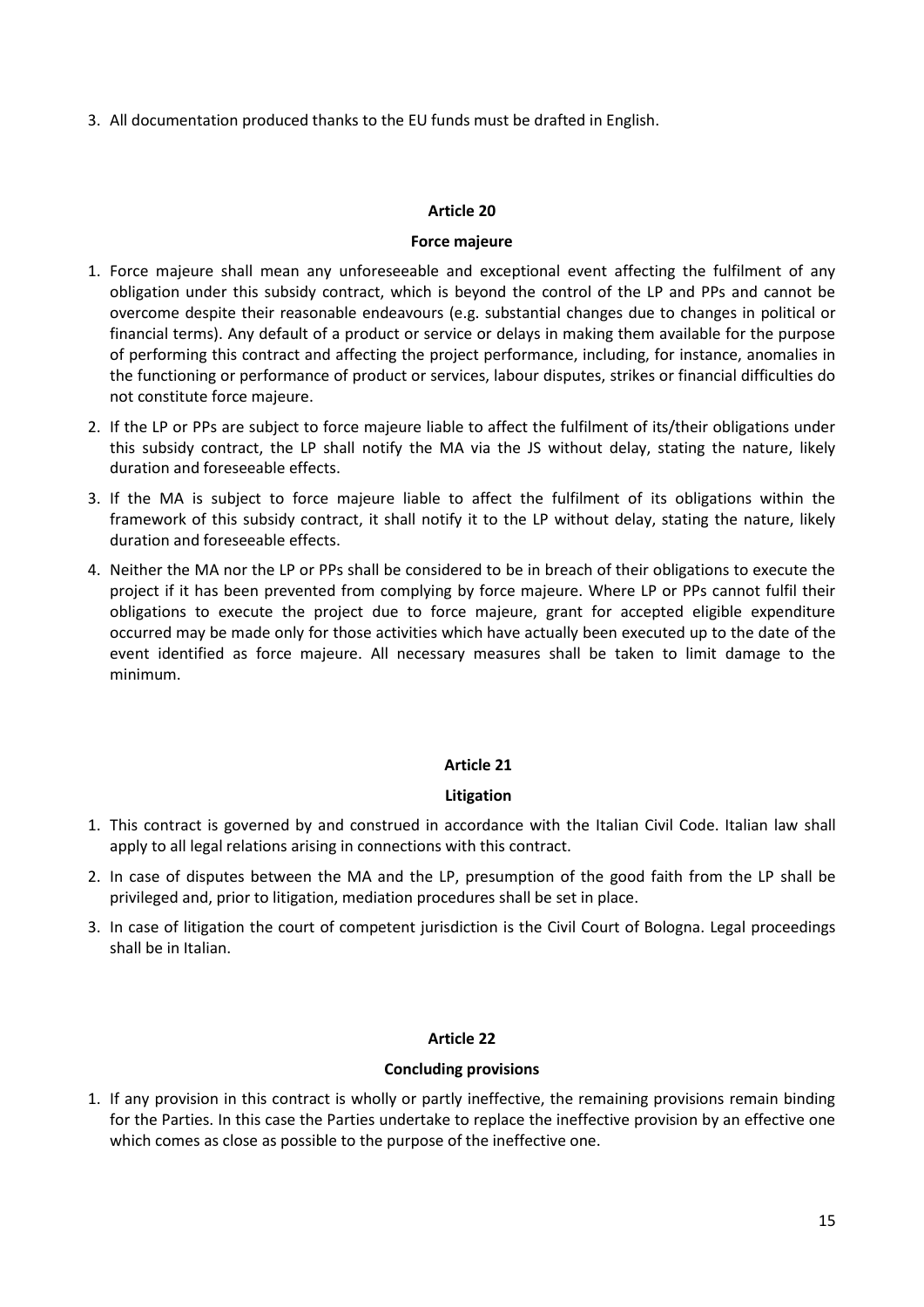- 2. All mentioned cited laws, EU regulations, programme documents and national laws, are applicable in their currently valid version. The LP declares to respect the legal framework as mentioned and to contractually forward this obligation to the PPs.
- 3. This contract is concluded in English. In case of translation of this contract into other language, the English version shall prevail.
- 4. In case of situations that are not ruled by this contract, the parties agree to find a conjoint solution.
- 5. Amendments and supplements to this contract and any waiver of the requirement of the written form must be in written form and have to be indicated as such. Consequently, any changes of the present contract shall only be effective if they have been agreed on in writing and have been designated as amendment of or supplement to the contract.
- 6. Any costs, fees or taxes not eligible or any other duties arising from the conclusion or implementation of this contract shall be borne by the LP and/or its PPs.
- 7. This contract shall be made available in two copies, of which each party keeps one. The LP is free to accept the offer. In case of acceptance, the signature of the contract shall be done as soon as possible. After one month, however, the MA offer loses any relevance unless the MA agrees to a prolongation of this period of time.
- 8. The present contract shall come into force upon signature of both parties to this contract. It remains valid as long as any duties linked to the ERDF/IPA subsidy might be claimed.
- 9. Unless otherwise stated, all communication shall be sent to the JS. In case of exchange of communication via eMS, it shall be deemed legally effective and binding.

| On behalf of the LP:     | on behalf of the MA:                                                                                                |
|--------------------------|---------------------------------------------------------------------------------------------------------------------|
| Place and date:          | Place and date:                                                                                                     |
| Signature                | Signature                                                                                                           |
| Lead Partner institution | Directorate General Resources, Europe,<br>Innovation, and Institutions of the Emilia-Romagna<br>Region acting as MA |
| Represented by:          | Represented by:<br>Dr. Francesco Raphael Frieri                                                                     |
| Position:                | Position: Head of the Managing Authority                                                                            |